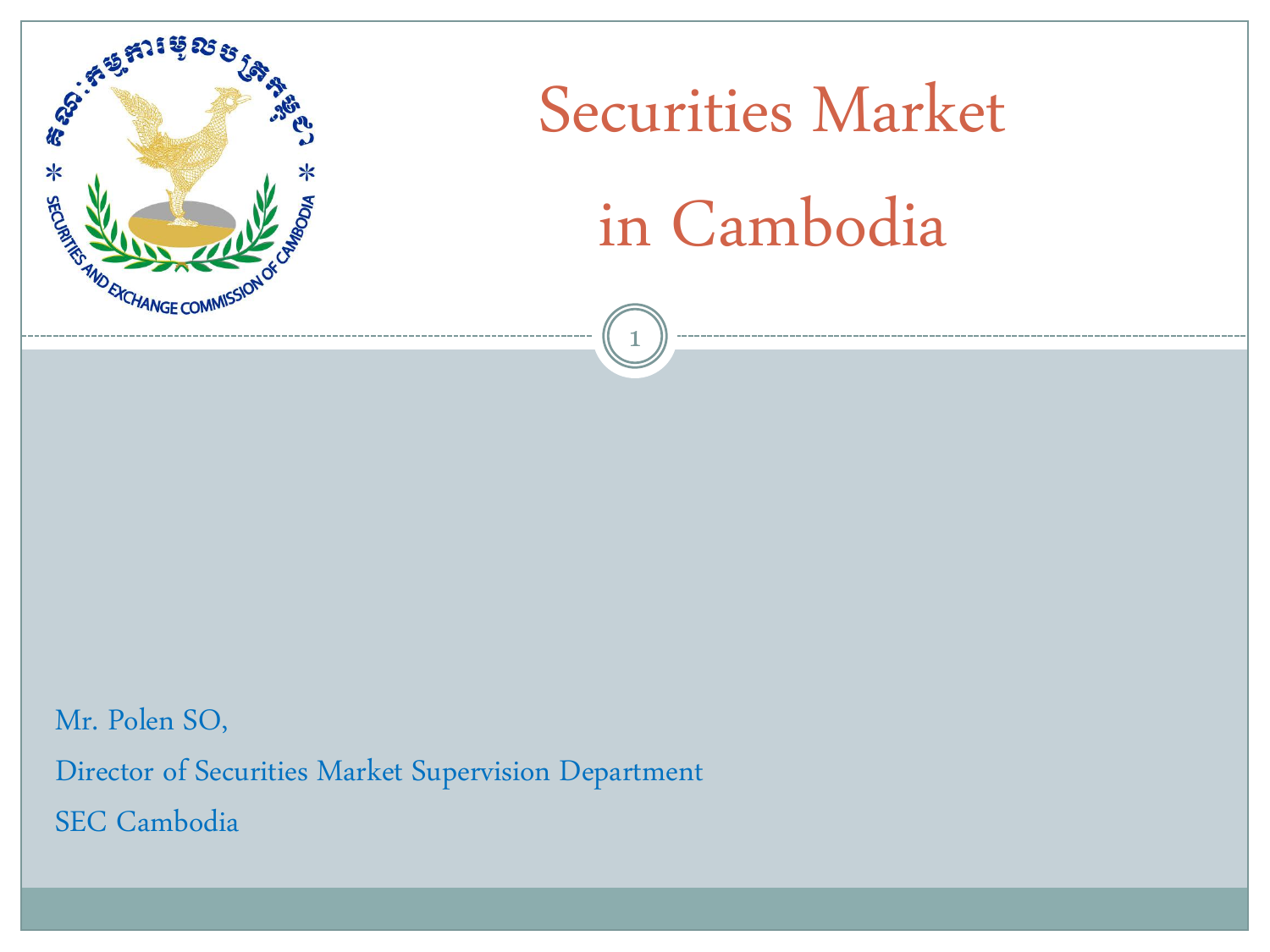# **Contents**

- 1. Regulatory Framework
- 2. Market Infrastructure
	- Securities and Exchange Commission of Cambodia
	- Primary/ Secondary Market Players
	- Securities Intermediaries
	- IPO process
	- Requirement to trade
	- Trading Mechanism
- 3. Listed Companies
- 4. Challenges and Opportunities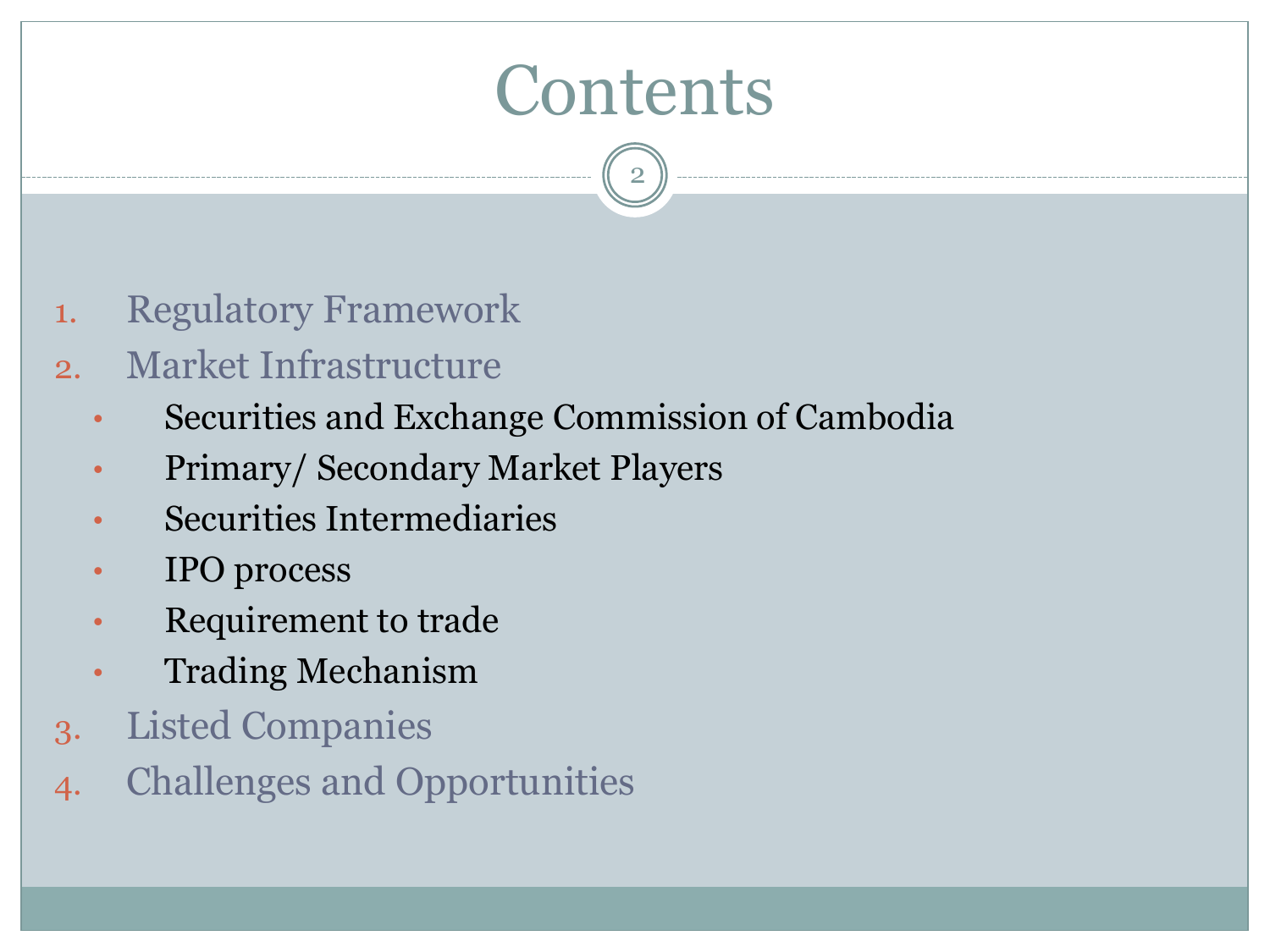

| Table 1. Cambodia: Selected Economic Indicators, 2010-14 |      |      |              |               |                  |  |
|----------------------------------------------------------|------|------|--------------|---------------|------------------|--|
|                                                          | 2010 | 2011 | 2012<br>Est. | 2013<br>Proj. | 2014             |  |
| Output and prices (annual percent change)                |      |      |              |               |                  |  |
| GDP in constant prices                                   | 6.1  | 7.1  | 7.3          | 7.0           | 7.2              |  |
| (Excluding agriculture)                                  | 6.9  | 8.6  | 8.4          | 8.6           | 8.3              |  |
| Real agricultural output                                 | 4.0  | 3.1  | 4.3          | 2.4           | 4.0              |  |
| <b>GDP</b> deflator                                      | 3.0  | 3.4  | 1.3          | 3.1           | 3.1              |  |
| Inflation (end-year)                                     | 3.1  | 4.9  | 2.5          | 4.1           | 3.0 <sub>1</sub> |  |
| (Annual average)                                         | 4.0  | 5.5  | 2.9          | 2.9           | 3.4              |  |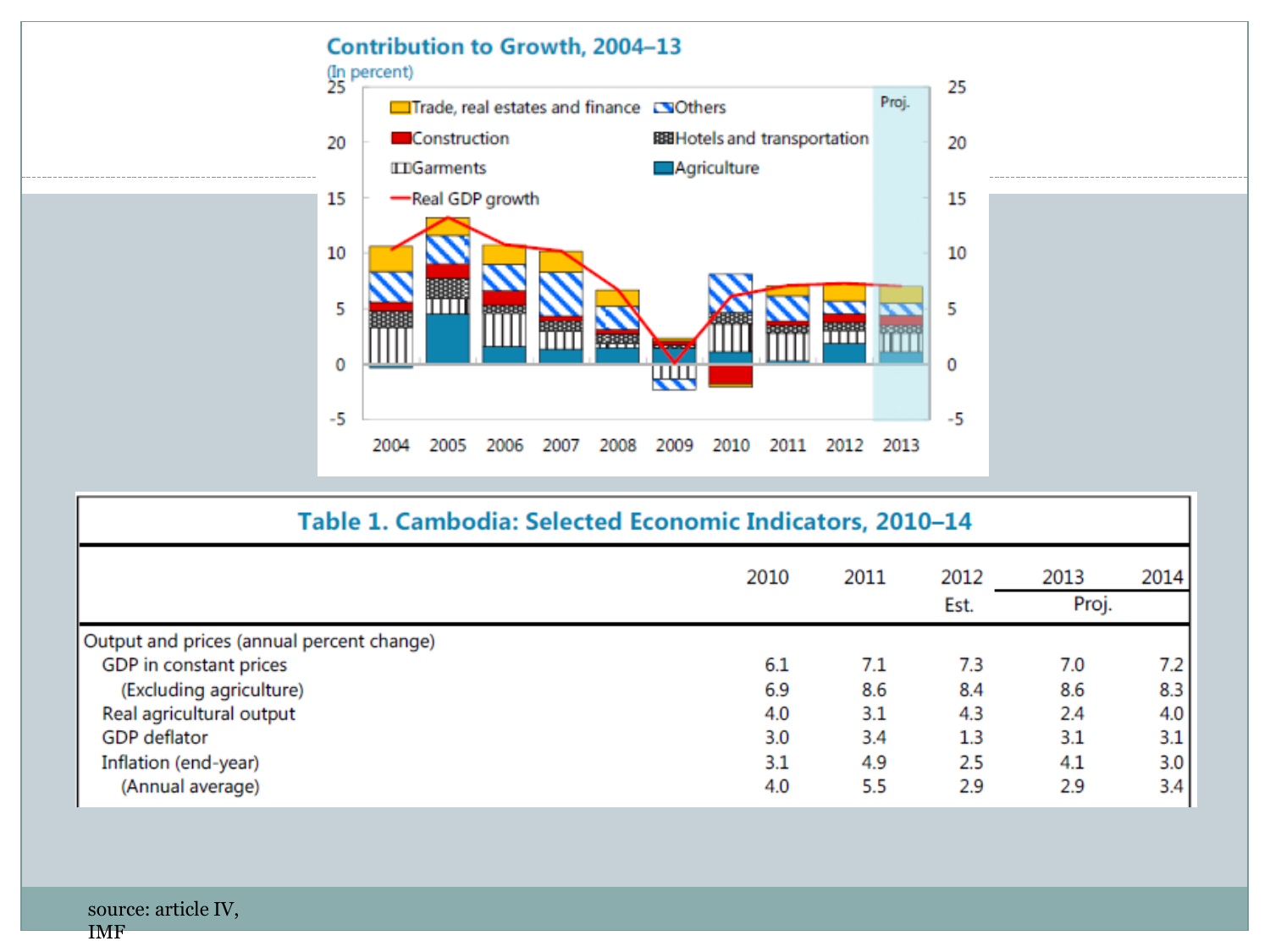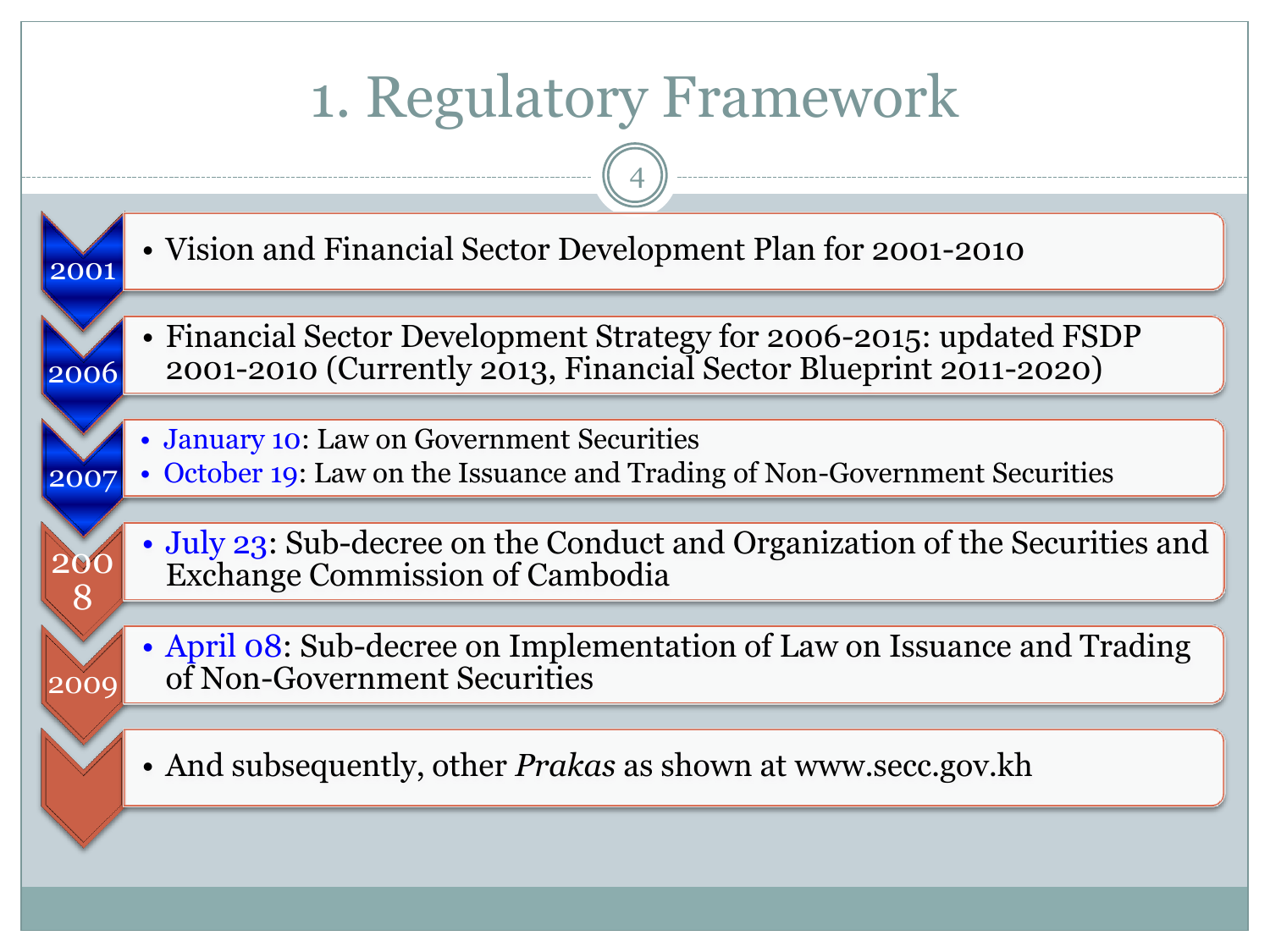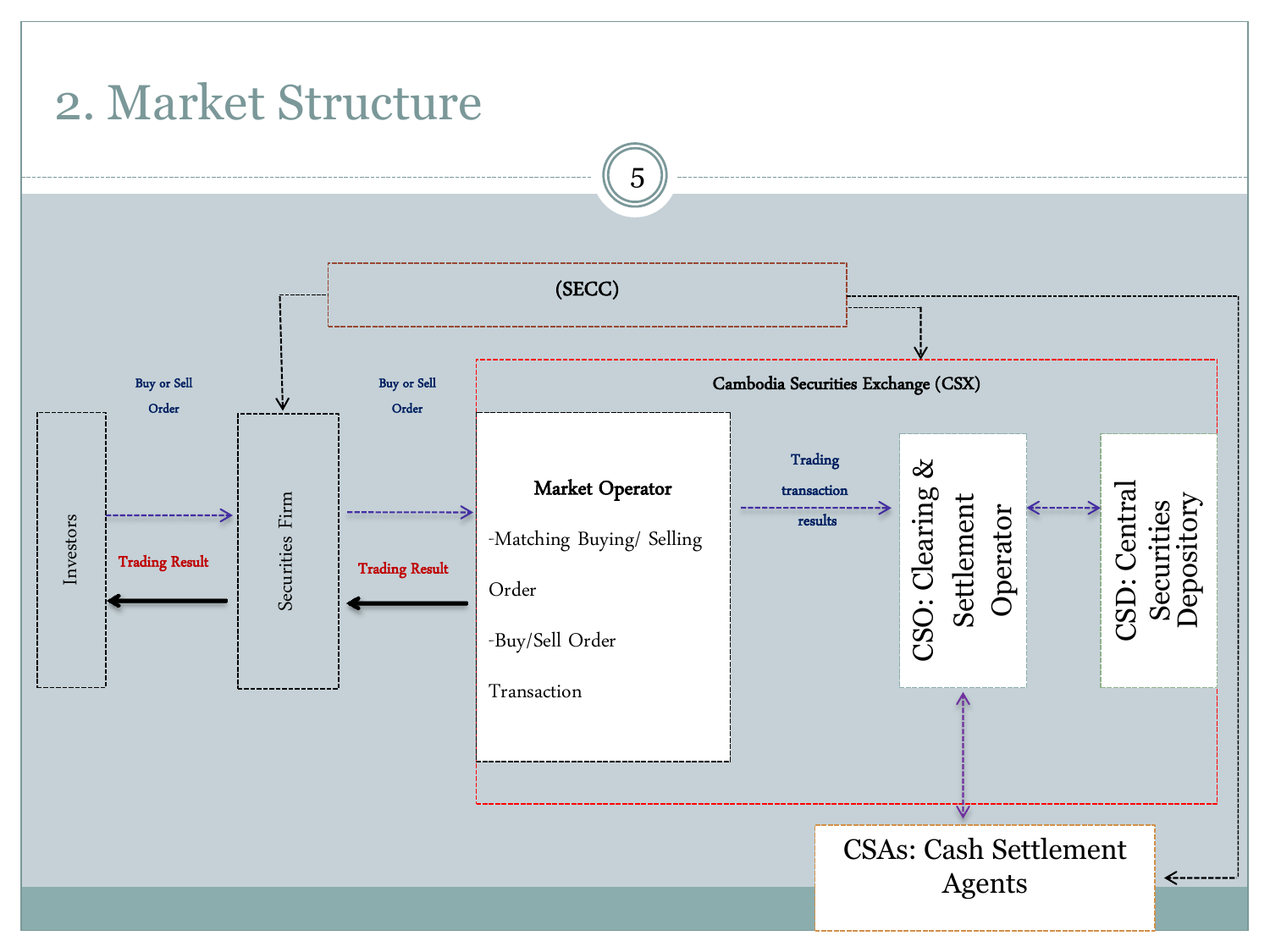#### Securities and Exchange Commission of Cambodia (SECC) 6

## What's the SECC?

- $\checkmark$  SECC is the regulator in the securities industry in Cambodia in the purpose of contribution to socioeconomic development through capital mobilization from public/ securities investors to meet the demand of financing for investors.
- Established on July 2008
- Official Inaugurated on 29 April 2009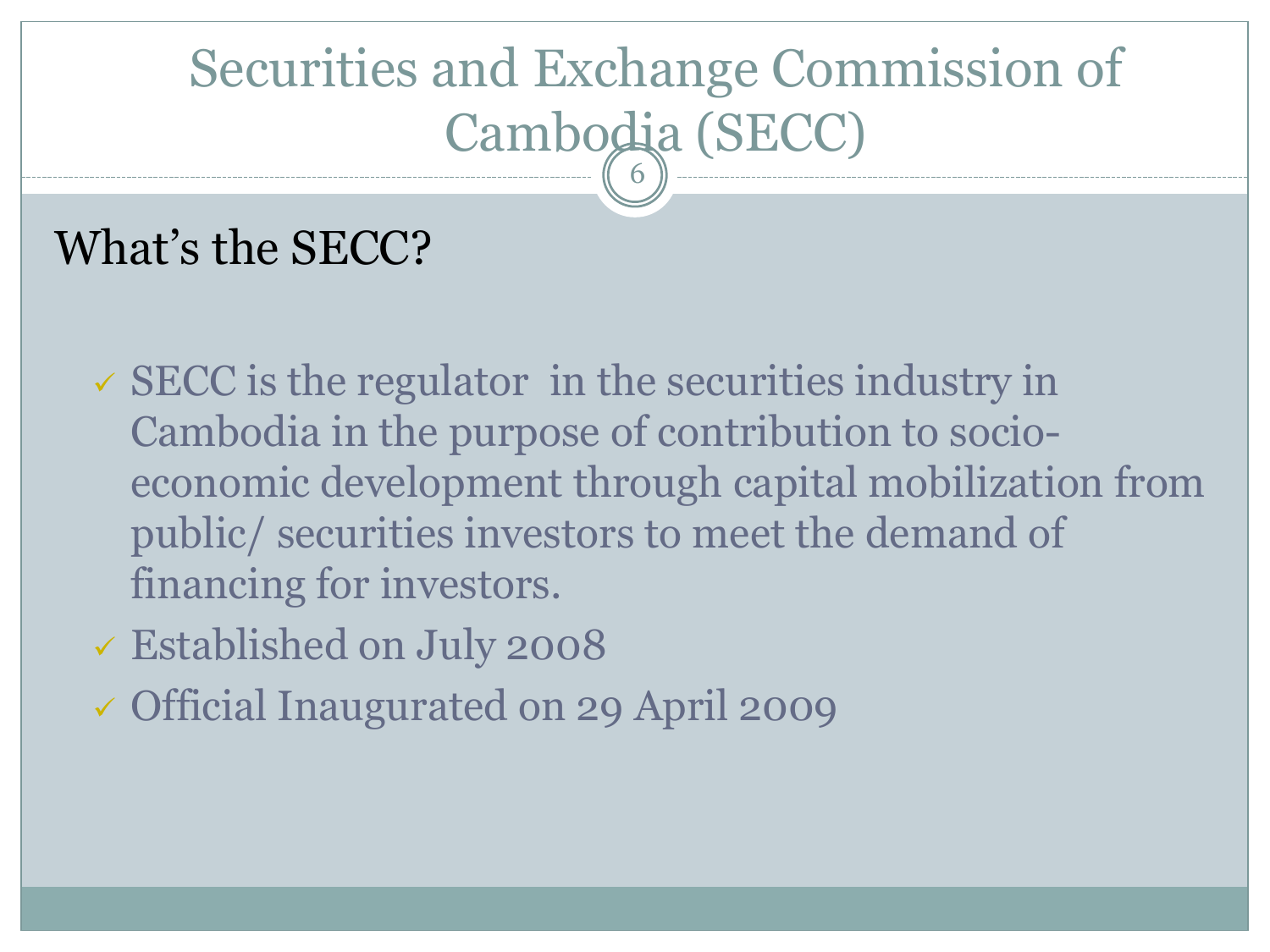# Securities and Exchange Commission of Cambodia (Cont.)

7

#### SECC Board member

Minister of Economy and Finance: Chairman

| <b>Ministry of Economy and Finance</b> | Member        |
|----------------------------------------|---------------|
| <b>National Bank of Cambodia</b>       | Member        |
| <b>Ministry of Commerce</b>            | Member        |
| <b>Ministry of Justice</b>             | Member        |
| <b>Council of Minister</b>             | Member        |
| <b>Director General of SECC</b>        | Member        |
| 2 Securities Experts                   | <b>Member</b> |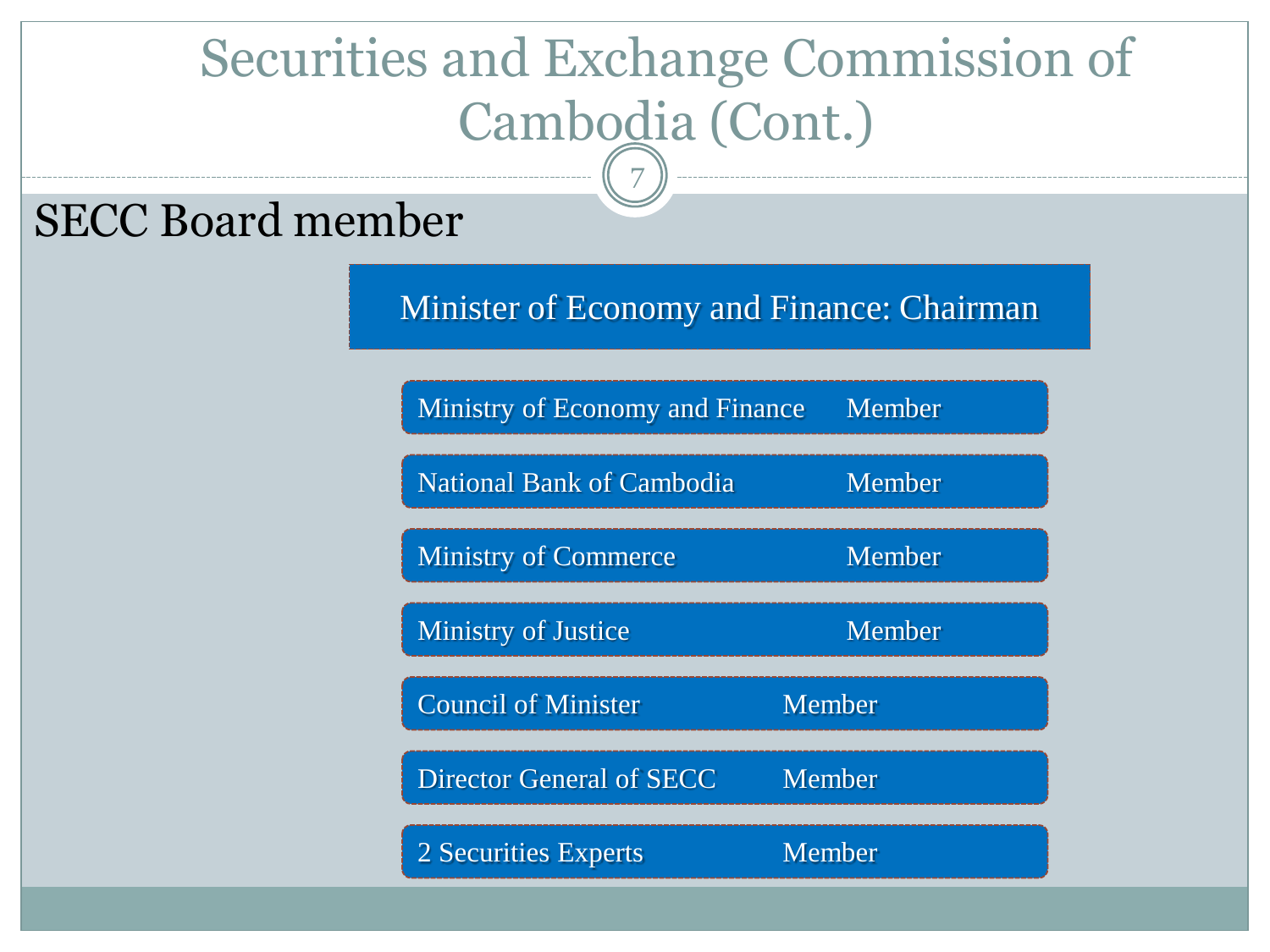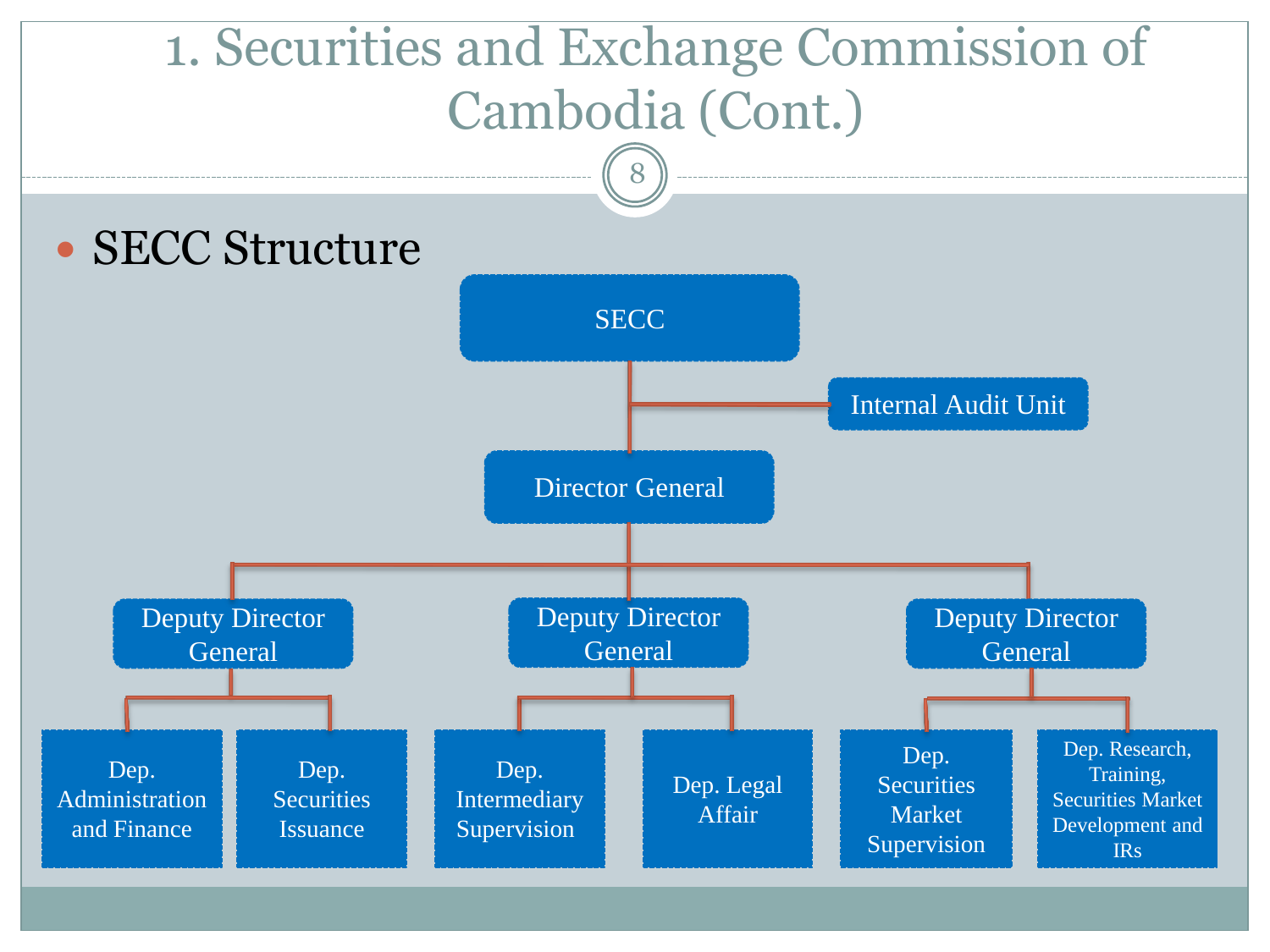### Primary and Secondary Market Players

| <b>Securities and Exchange Commission of Cambodia (SECC)</b>                                                      |                                                                                                                                                                                                                                                                                              |                                                                                                                                                                                                                                                                                   |  |  |  |  |
|-------------------------------------------------------------------------------------------------------------------|----------------------------------------------------------------------------------------------------------------------------------------------------------------------------------------------------------------------------------------------------------------------------------------------|-----------------------------------------------------------------------------------------------------------------------------------------------------------------------------------------------------------------------------------------------------------------------------------|--|--|--|--|
| <b>Key Players</b>                                                                                                | <b>Other Players</b>                                                                                                                                                                                                                                                                         |                                                                                                                                                                                                                                                                                   |  |  |  |  |
| <b>Primary Market</b><br>$\checkmark$ Issuers<br>$\checkmark$ Securities<br>Underwriters<br>$\checkmark$ IPO team | <b>Secondary Market</b><br>$\checkmark$ Securities Market<br><b>Operator (CSX)</b><br>$\checkmark$ Securities Clearing and<br><b>Settlement Operator</b><br>$\checkmark$ Securities Depository<br>Operator<br>$\checkmark$ Cash Settlement Agent<br>$\checkmark$ Securities<br>Dealer/Broker | $\checkmark$ Securities Registrar<br>Agent<br>$\checkmark$ Securities Transfer<br>Agent<br>$\checkmark$ Securities Paying<br>Agent<br>$\checkmark$ Professional<br>Accounting firms and<br><b>External Auditors</b><br>$\checkmark$ Valuation Companies<br>$\checkmark$ Law Firms |  |  |  |  |
| Investors                                                                                                         |                                                                                                                                                                                                                                                                                              |                                                                                                                                                                                                                                                                                   |  |  |  |  |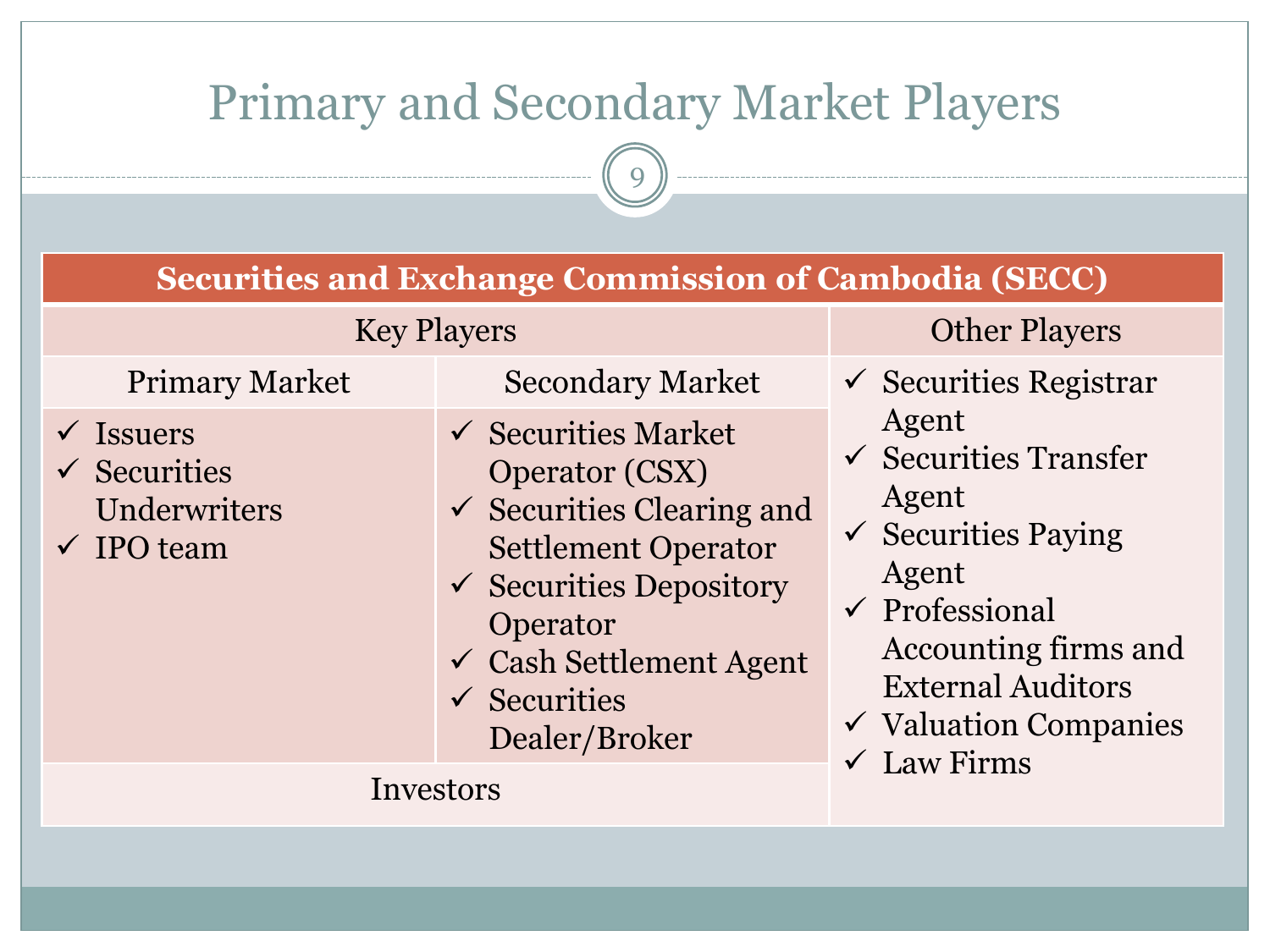# Securities Intermediaries

 $\begin{array}{c} \hline \end{array}$ 

\_\_\_\_\_\_\_\_\_\_\_\_\_\_\_\_\_\_\_\_\_\_\_\_\_\_\_\_\_\_\_\_

| 7 Securities<br>Underwriters   | • Tong Yang Securities (Cambodia) Plc.<br>• OSK Indochina Securities Limited<br>• Cana Securities Ltd.<br>• Campu Securities Plc.<br>• Cambodia-Vietnam Securities Plc.<br>• SBI Royal Securities Plc.<br>• Phnom Penh Securities Plc. |
|--------------------------------|----------------------------------------------------------------------------------------------------------------------------------------------------------------------------------------------------------------------------------------|
| 1 Securities<br><b>Dealers</b> | • Golden Fortune (Cambodia) Securities Plc.                                                                                                                                                                                            |
| 3 Securities<br><b>Brokers</b> | • ACLEDA Securities Plc.<br>• Sonatra Securities Plc.<br>• CAB Securities Limited.                                                                                                                                                     |
| 2 Investment<br>Advisors       | • Angkor Capital Advisors Co., Ltd.<br>· F.U.G.I. Gold Co., Ltd                                                                                                                                                                        |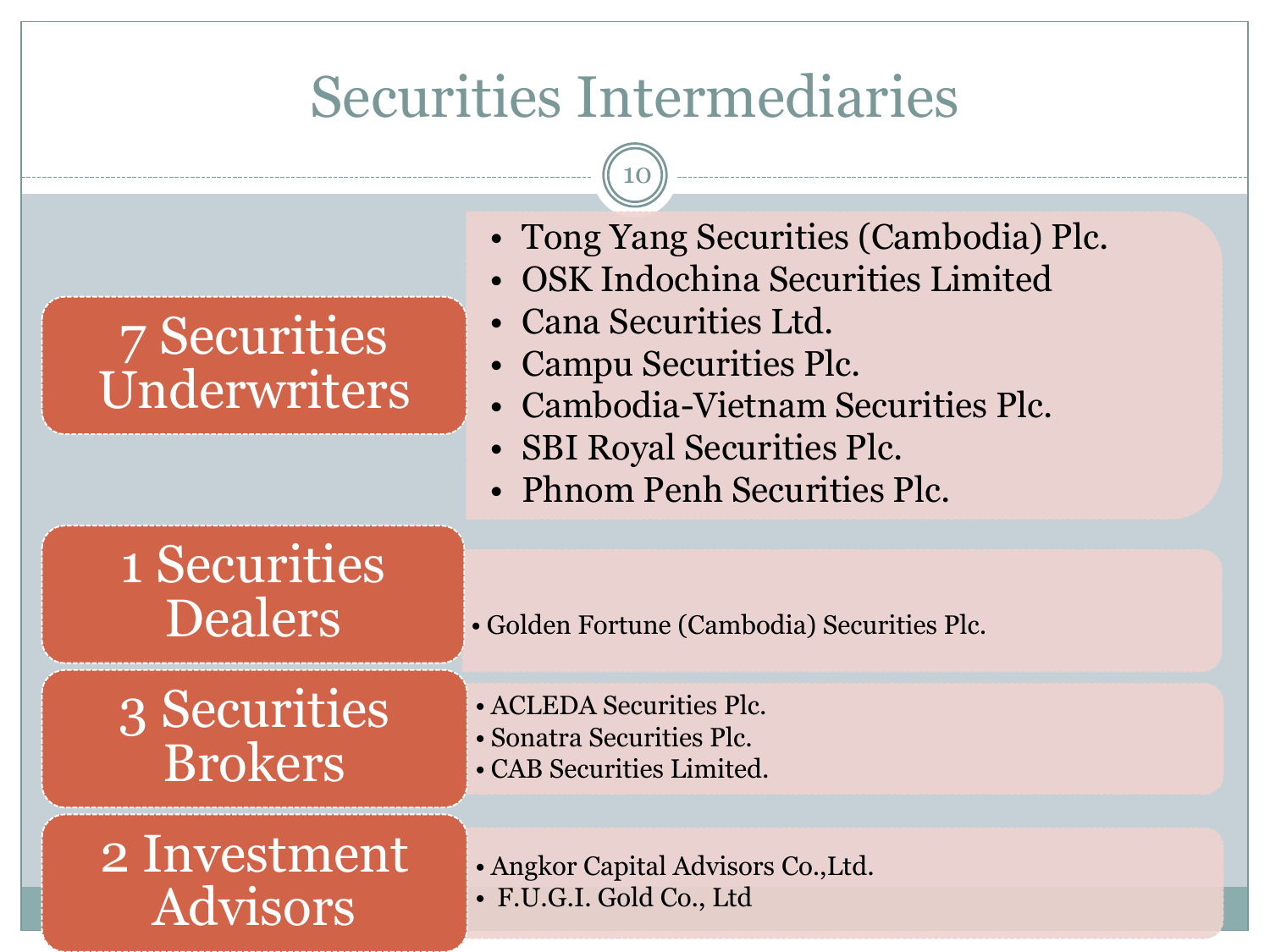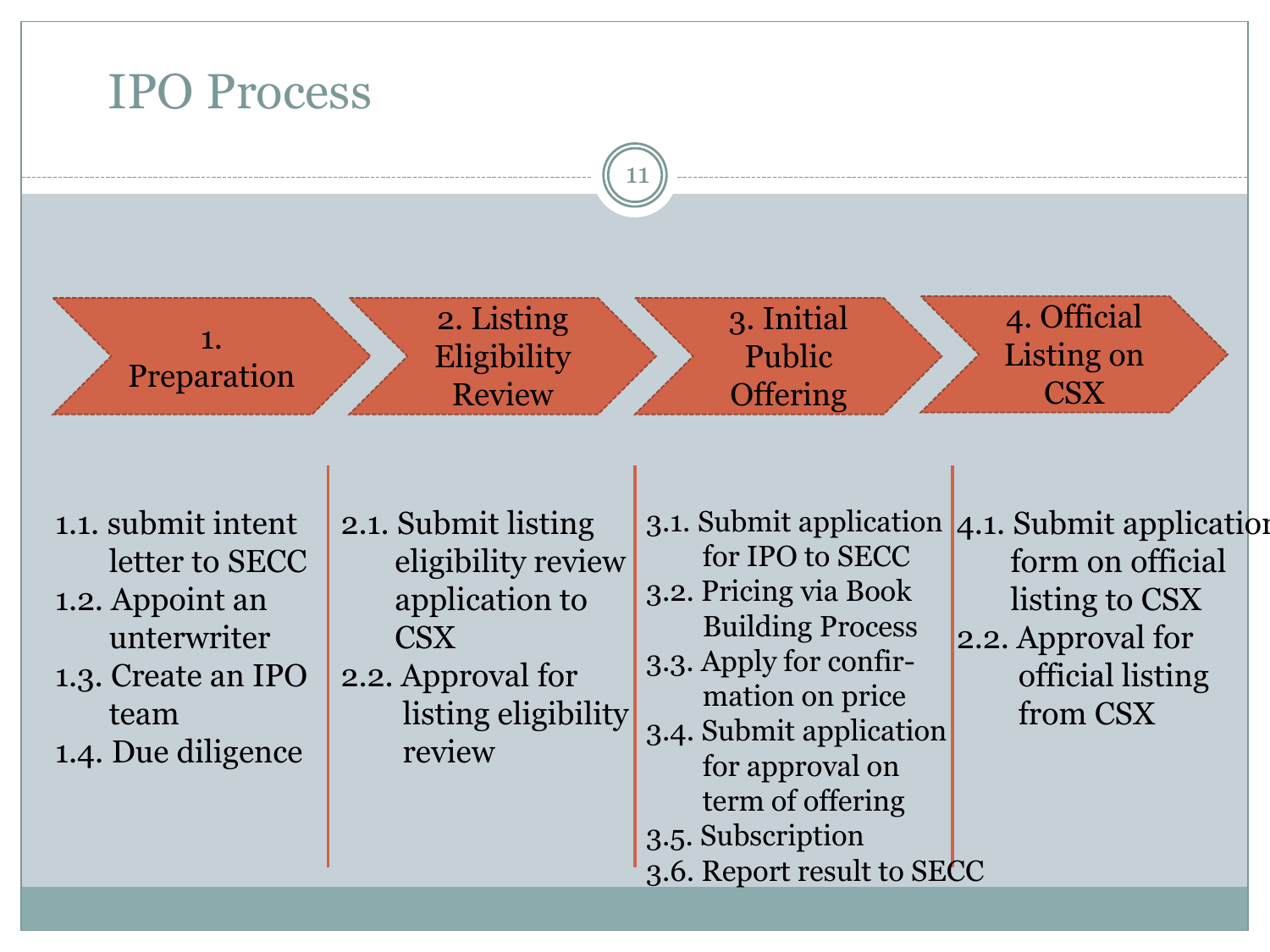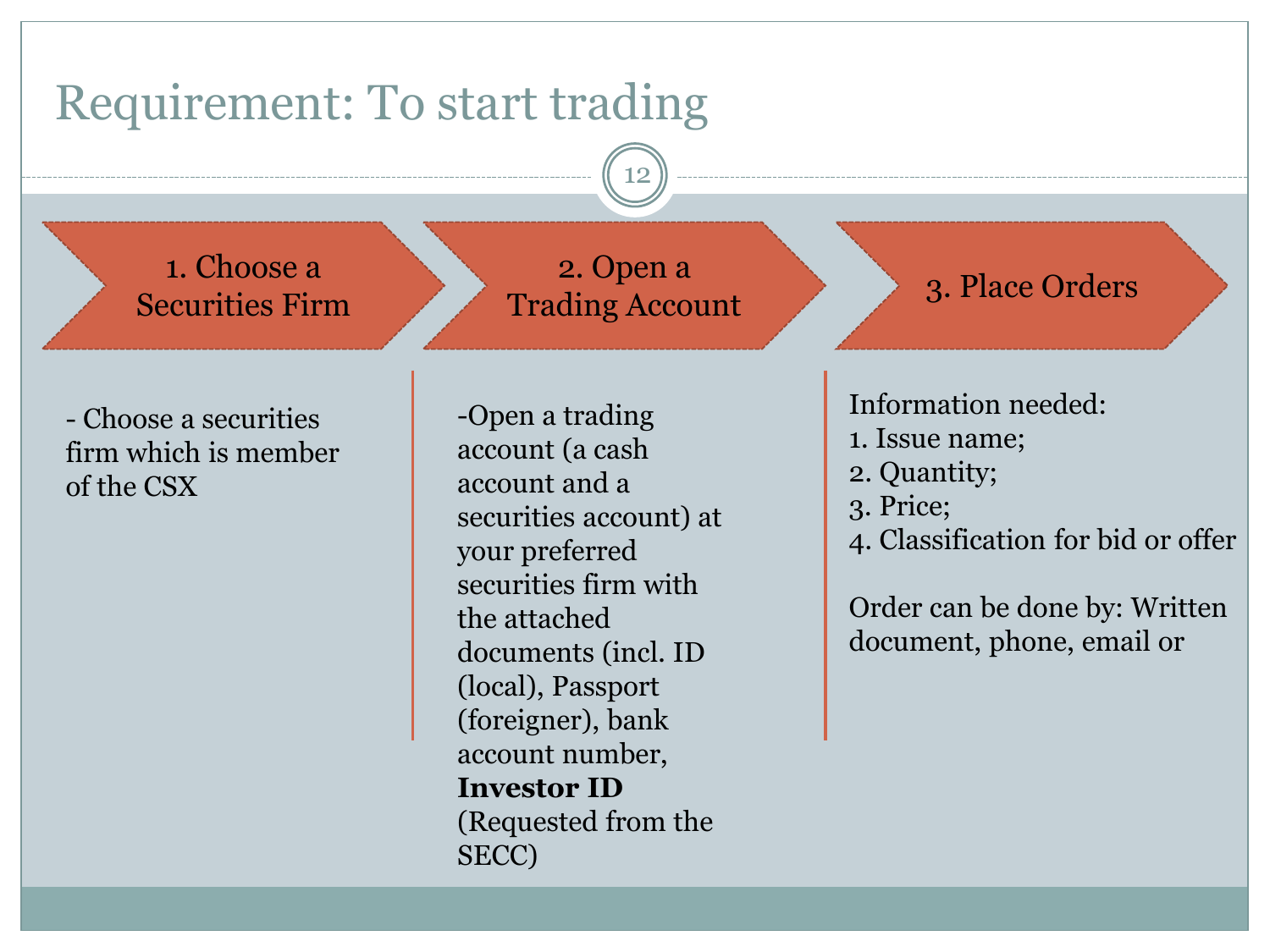### Market Mechanism

#### **Trading Hours & Trading Days :**

- Trading days: From Monday to Friday, except public holidays
- Trading hours: From 8:00 am to 11:30 am
- *From 08 February 2013, the Trading Execution is amended to 06 (six) times per day- at 9:00 am, 9:30 am, 10:00 am, 10:30 am, 11:00 am and 11:30 am.*

|                                    | Receiving<br>Order |                          | Receiving<br>Order       | Receiving<br>Order |                           | Receiving<br>Order |                           | Receiving<br>Order |                           | Receiving<br>Order |                           |
|------------------------------------|--------------------|--------------------------|--------------------------|--------------------|---------------------------|--------------------|---------------------------|--------------------|---------------------------|--------------------|---------------------------|
| $8:00$ AM<br>(Market<br>Open Hour) |                    | $9:00$ AM<br>(Execution) | $9:30$ AM<br>(Execution) |                    | $10:00$ AM<br>(Execution) |                    | $10:30$ AM<br>(Execution) |                    | $11:00$ AM<br>(Execution) |                    | $11:30$ AM<br>(execution) |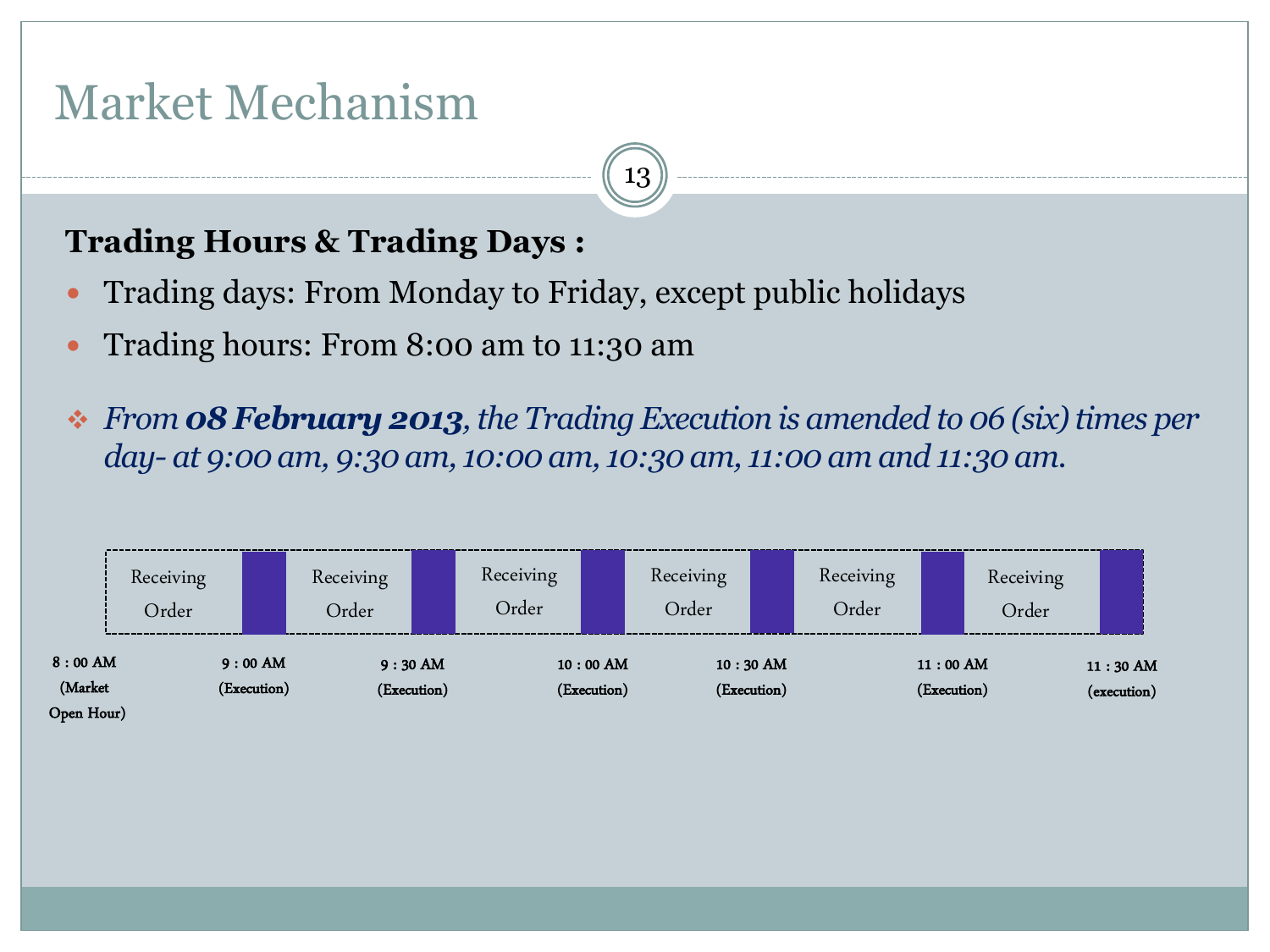### Market Mechanism

### Base Price

• Base Price is the closing price of the previous trading day; except when there're stock dividend, capital increase, stock split and reverse.

- $\checkmark$  Daily Price Change Limit :  $\pm$  5% of the base price
- Principle of Auction : executed through single-price auction, based on the priority of price and time of the submitted orders.
	- The lower offers shall have priority over higher offers, and higher bids shall have priority over lower bids.
	- In case of the same price orders, the orders received earlier shall have priority over the orders received later.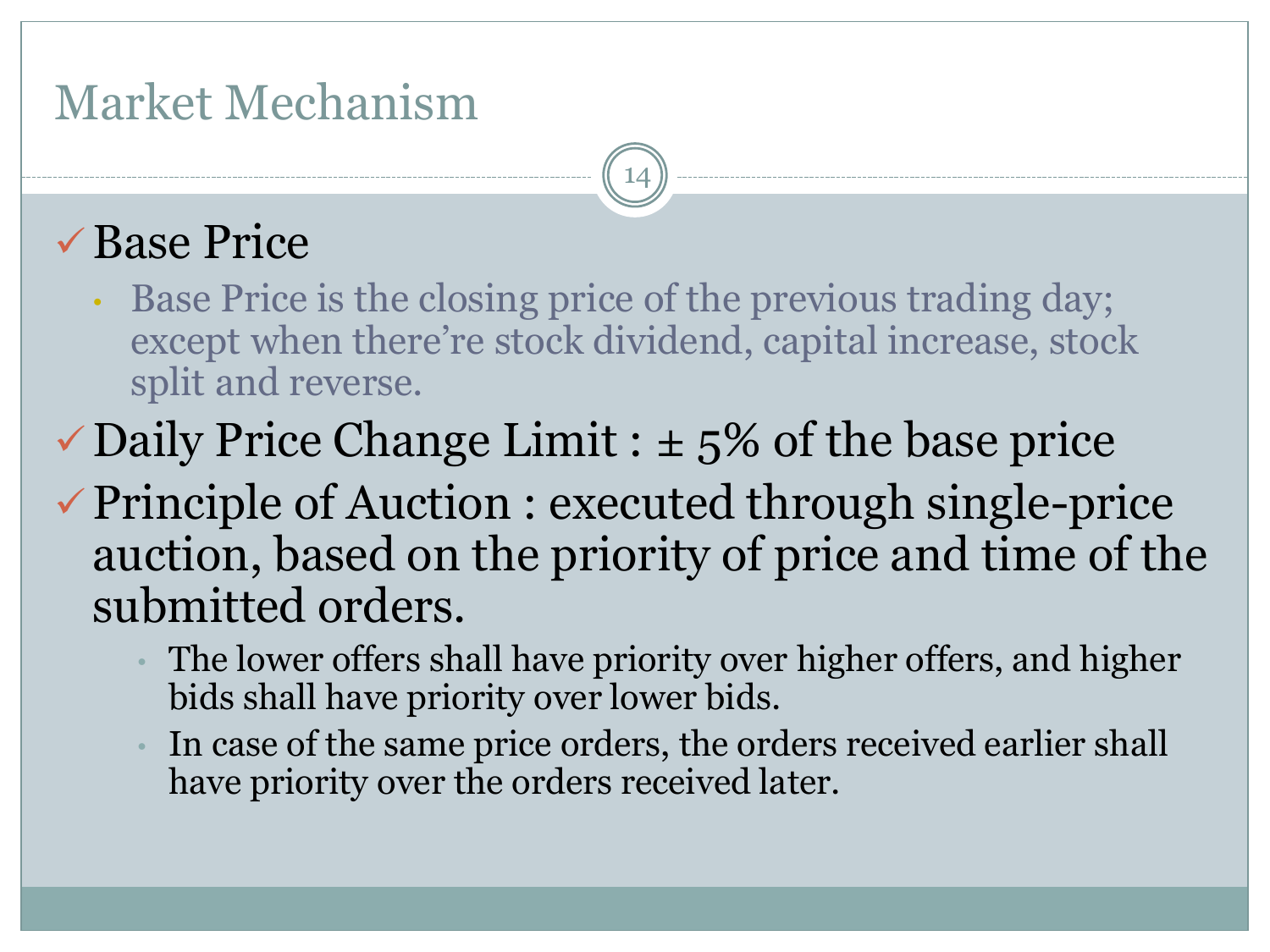| 2 Listed Companies: 1st since April 2012<br>15 |                                          |                                  |                      |  |  |  |  |
|------------------------------------------------|------------------------------------------|----------------------------------|----------------------|--|--|--|--|
| <b>Company Name:</b>                           | <b>Phnom Penh Water Supply Authority</b> |                                  |                      |  |  |  |  |
| Industry<br><b>Classification:</b>             | $[006101]$ Water<br><b>Utilities</b>     | <b>Type of Listed</b><br>Shares: | <b>Common Shares</b> |  |  |  |  |
| No. of Listed<br>Shares:                       | 86,973,162                               | Code:                            | KH1000010004         |  |  |  |  |
| Symbol:                                        | PWSA ( <sub>19សត</sub> )                 | <b>Listed Date:</b>              | 18 April 2012        |  |  |  |  |
| Website:                                       | www.ppwsa.com.kh                         |                                  |                      |  |  |  |  |
|                                                |                                          |                                  |                      |  |  |  |  |
|                                                |                                          |                                  |                      |  |  |  |  |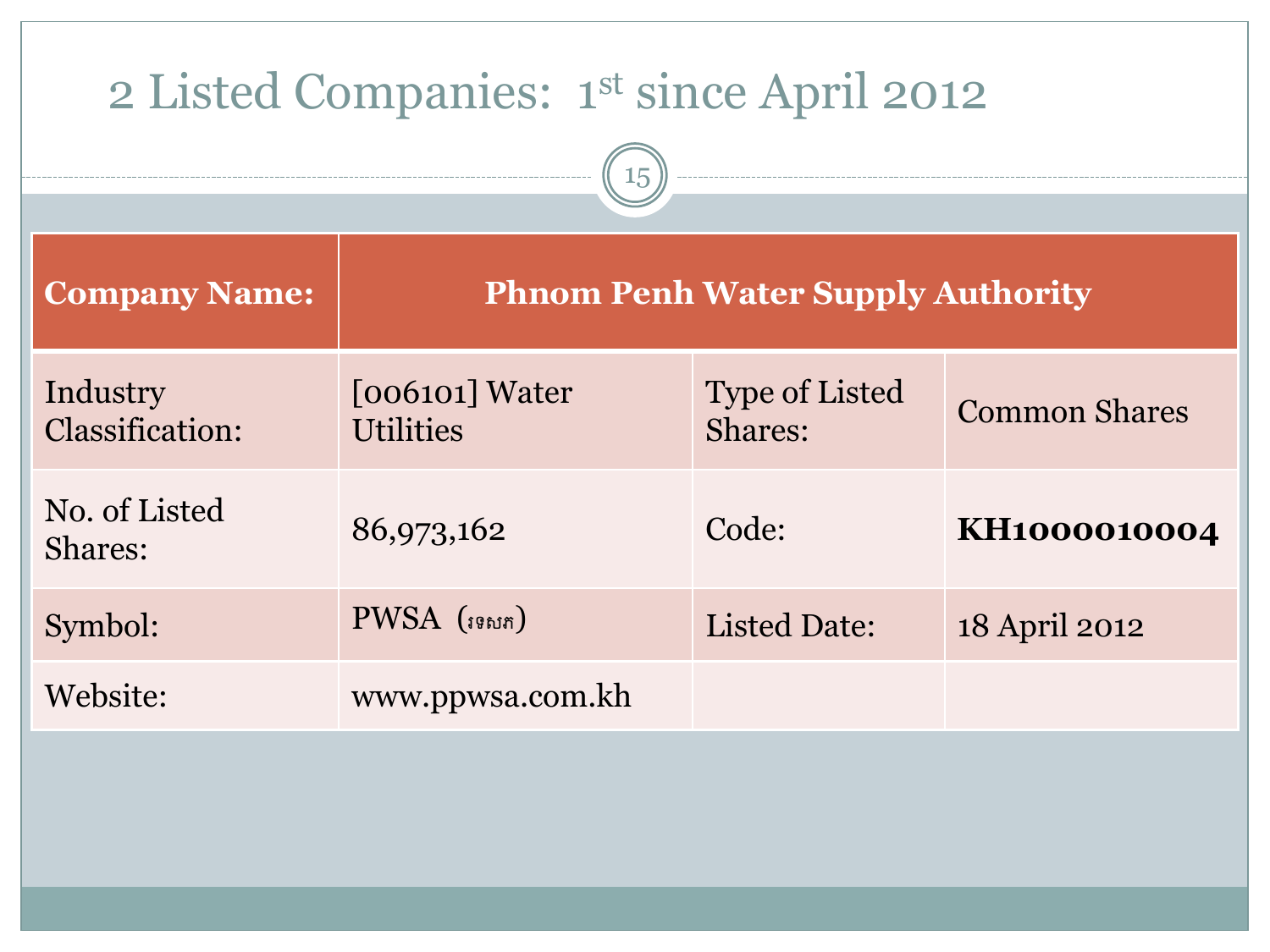| 2 Listed Companies: 2 <sup>nd</sup> on 16 June 2014 |                                                 |                                  |                      |  |  |
|-----------------------------------------------------|-------------------------------------------------|----------------------------------|----------------------|--|--|
| <b>Company Name:</b>                                | <b>Grand Twins International (Cambodia) Plc</b> |                                  |                      |  |  |
| Industry<br><b>Classification:</b>                  | Garment<br>Manufacturing                        | <b>Type of Listed</b><br>Shares: | <b>Common Shares</b> |  |  |
| No. of Listed<br>Shares:                            | 40,000,000                                      | Code:                            | KH1000020003         |  |  |
| Symbol:                                             | <b>GTI</b>                                      | <b>Listed Date:</b>              | 16 June 2014         |  |  |
| Website:                                            | www.grandtwins.com.kh                           |                                  |                      |  |  |
|                                                     |                                                 |                                  |                      |  |  |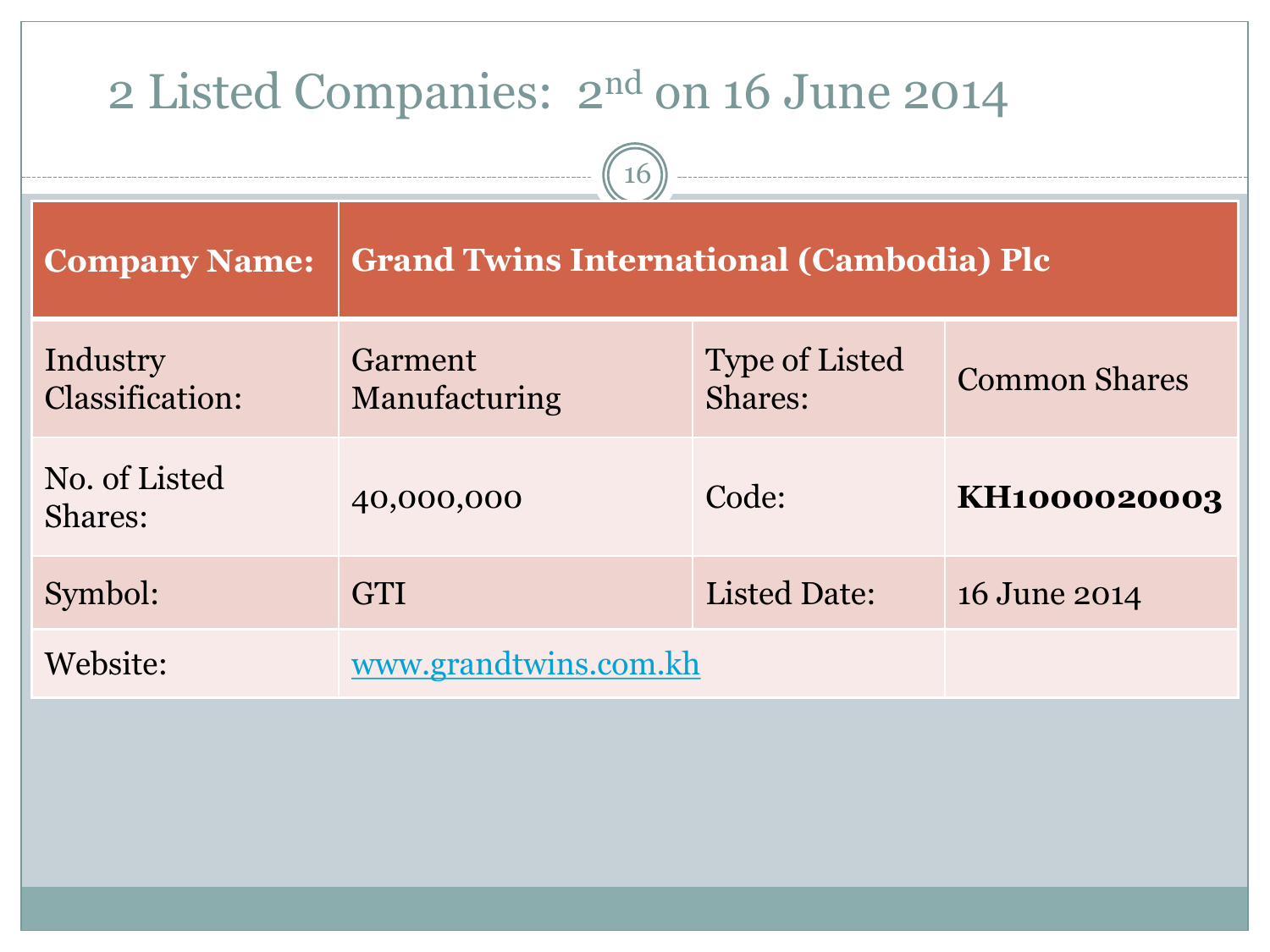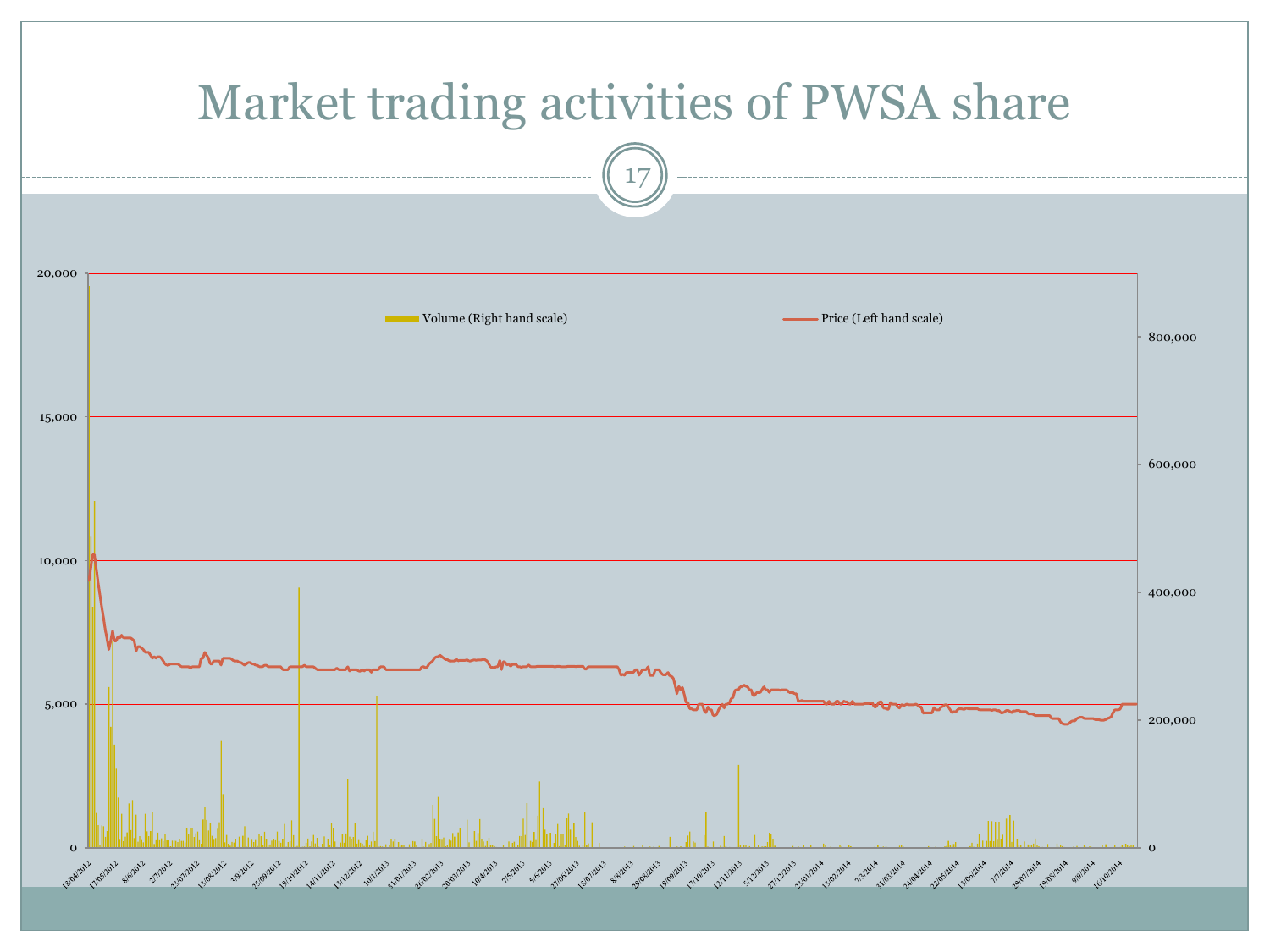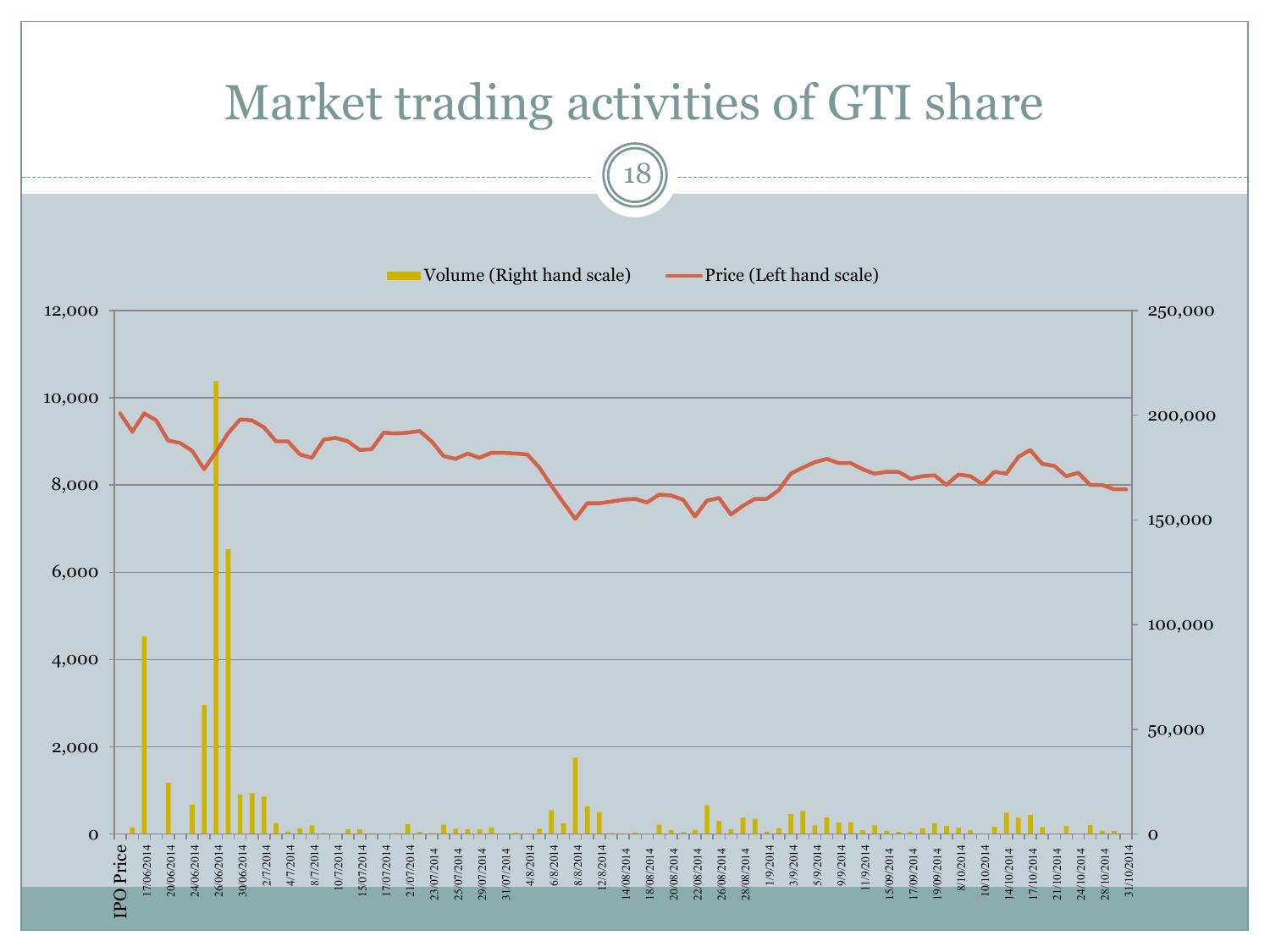# 4. Challenges and Opportunities

19

• More supportive regulations

 Accounting standard and good corporate governance for listed and non-listed company

• Promote more IPO, SMEs, and mechanisms to promote the market liquidity

• Investor and other market participant education